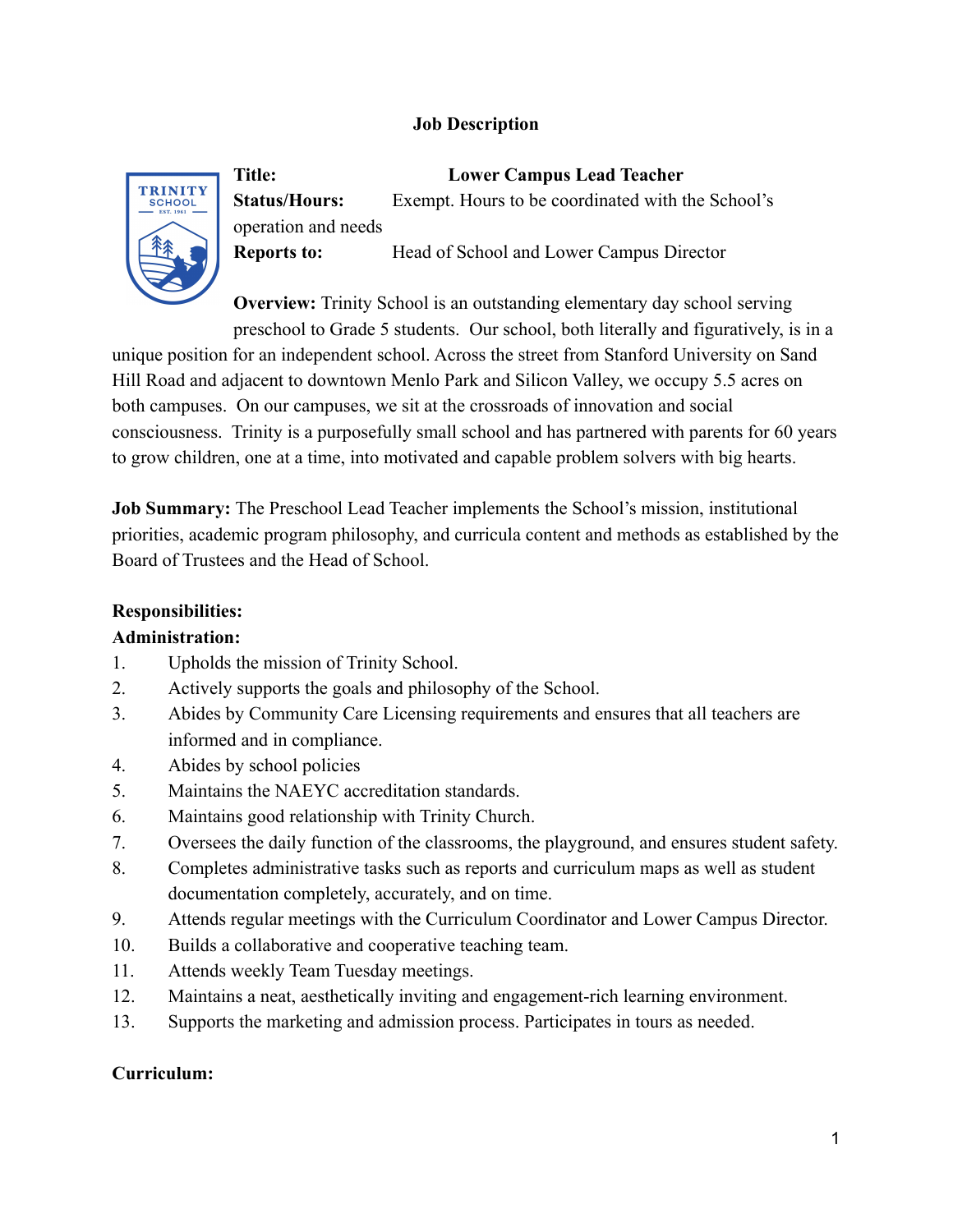- 1. Develops a bias free curriculum, which is developmentally appropriate emergent learning and aligned to the Key Concepts.
- 2. Communicates to parents the basic structure of the program and the daily schedule
- 3. Provokes the emergence of children's ideas, which may lead to short and long-term projects and which form the basis for skill and concept teaching.
- 4. Provides leadership for documentation and reflection by all teachers on student learning as a means of ascertaining what the group and individuals within the group need.
- 5. Ensures that each child is supported with expressing and expanding their interests within the context of the daily program, indoors and outdoors.
- 6. Maintains a fluid, responsive environment with age and developmentally appropriate materials that reflect children's interests and supports curiosity, wonder and creativity
- 7. Differentiates teaching practices to meet the needs of individual children
- 8. Develops weekly plans that links emergent curriculum to targeted assessment goals
- 9. Constructs quarterly assessment reports that reflect the growth and development of children

## **Environment and Safety:**

- 1. Ensures the physical safety of children in the program at all times while in the School's care.
- 2. Monitors the "sign-in and sign-out" system.
- 3. Monitors the conditions of the materials, toys and facility, fixes minor problems immediately, and ensures the safety of the children at all times.
- 4. Ensures the orderly and aesthetically pleasing physical environment of the classroom and program areas.
- 5. Ensures the timely and attractive documentation of student work that manifests children's thinking and learning.
- 6. Administers a nutritious snack program.
- 7. Attends quarterly safety meetings.

# **Parents:**

- 1. Develops a strong communication system with parents, which includes personal interface and daily blog posts with pictures.
- 2. Holds biannual parent-teacher conferences with sample student work to demonstrate student understanding and engagement
- 3. Communicates verbally with parents at arrival and pick up times and sets up times for any long discussions.
- 4. Orients parents on school philosophy and curriculum.
- 5. Maintains samples of student work to share with families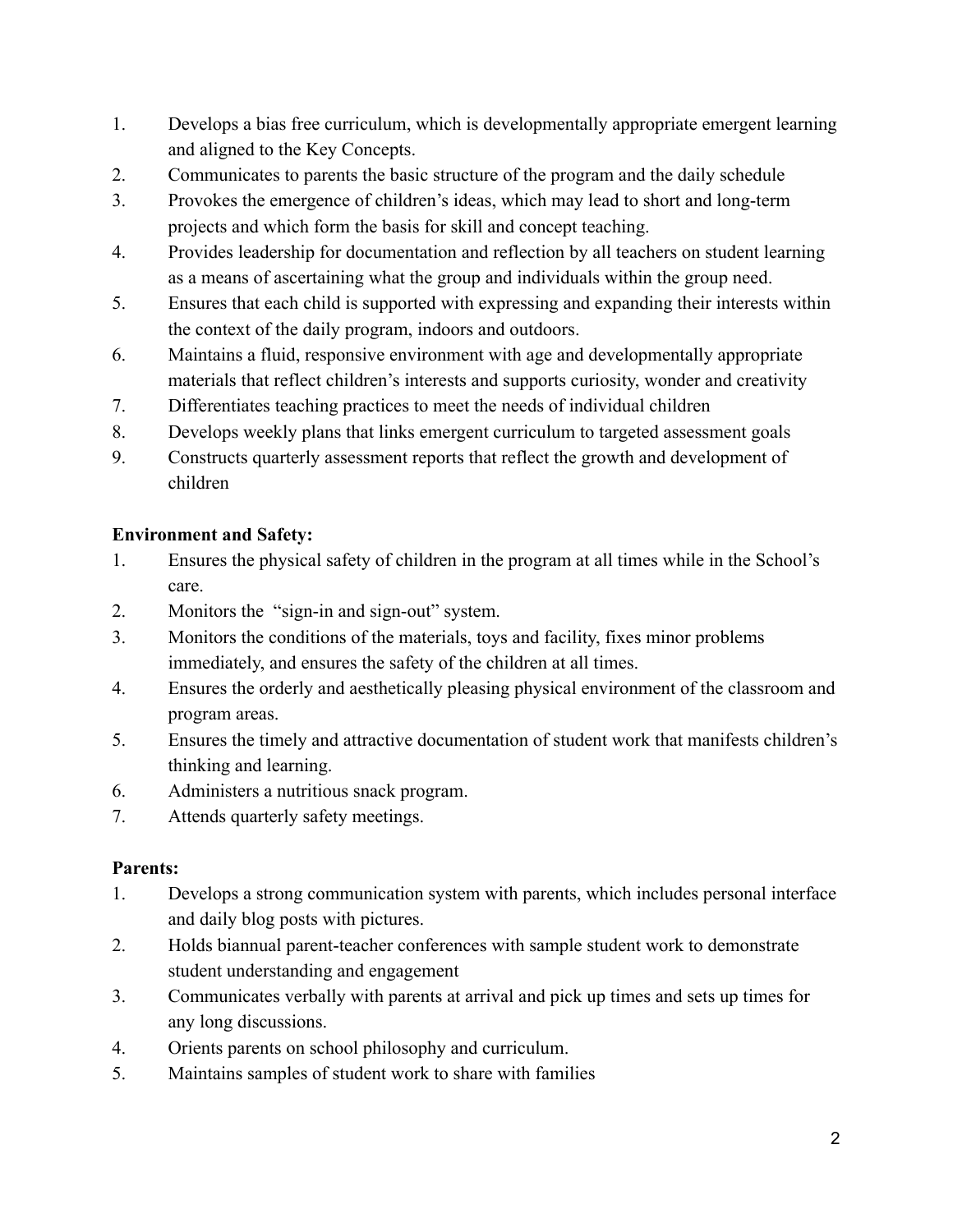- 6. Refers student developmental concerns to the Lower Campus Director and Curriculum Coordinator
- 7. Responds to parent concerns, ensuring that the Lower Campus Director and where relevant, the Head of School are informed.

#### **Professional Development:**

1. Attends workshops and conferences throughout the year.

2. Demonstrates personal commitment to continued professional growth through self evaluations and annual goals.

# **Performs other duties as assigned, including but not limited to supporting admission events and tours**

This job description describes a general category of jobs. The employee may be assigned other duties, in addition to or instead of those described here, and any duties are subject to change at any time according to the needs of the School.

## **Knowledge, Skills, and Abilities:**

- Excellent written and verbal communication skills
- Excellent organizational skills: accurate and attentive to detail
- Effective time/project manager
- Able to manage several projects simultaneously
- Knowledge of computer applications related to job functions
- Mature, energetic, intelligent with professional demeanor
- Good judgment and creative problem-solving
- Commitment to development of relevant professional knowledge, skills, and abilities
- Cheerful, flexible self-starter
- Outgoing, and optimistic with well-developed interpersonal skills
- Thrives in fast-paced environment
- Team leader who can delegate effectively
- Ability to resolve conflicts while maintaining the rights and human dignity of all parties
- Experience with and a commitment to continued development of technology skills

# **Credentials and Expertise:**

- BA/ BS degree with a major in or emphasis on Early Childhood Education
- 3 units in Administration and 4 years teaching experience
- Demonstrates experience in emergent, anti-bias teaching practices
- Demonstrates experience in strong, clear, effective writing and documentation that highlights the student learning process.